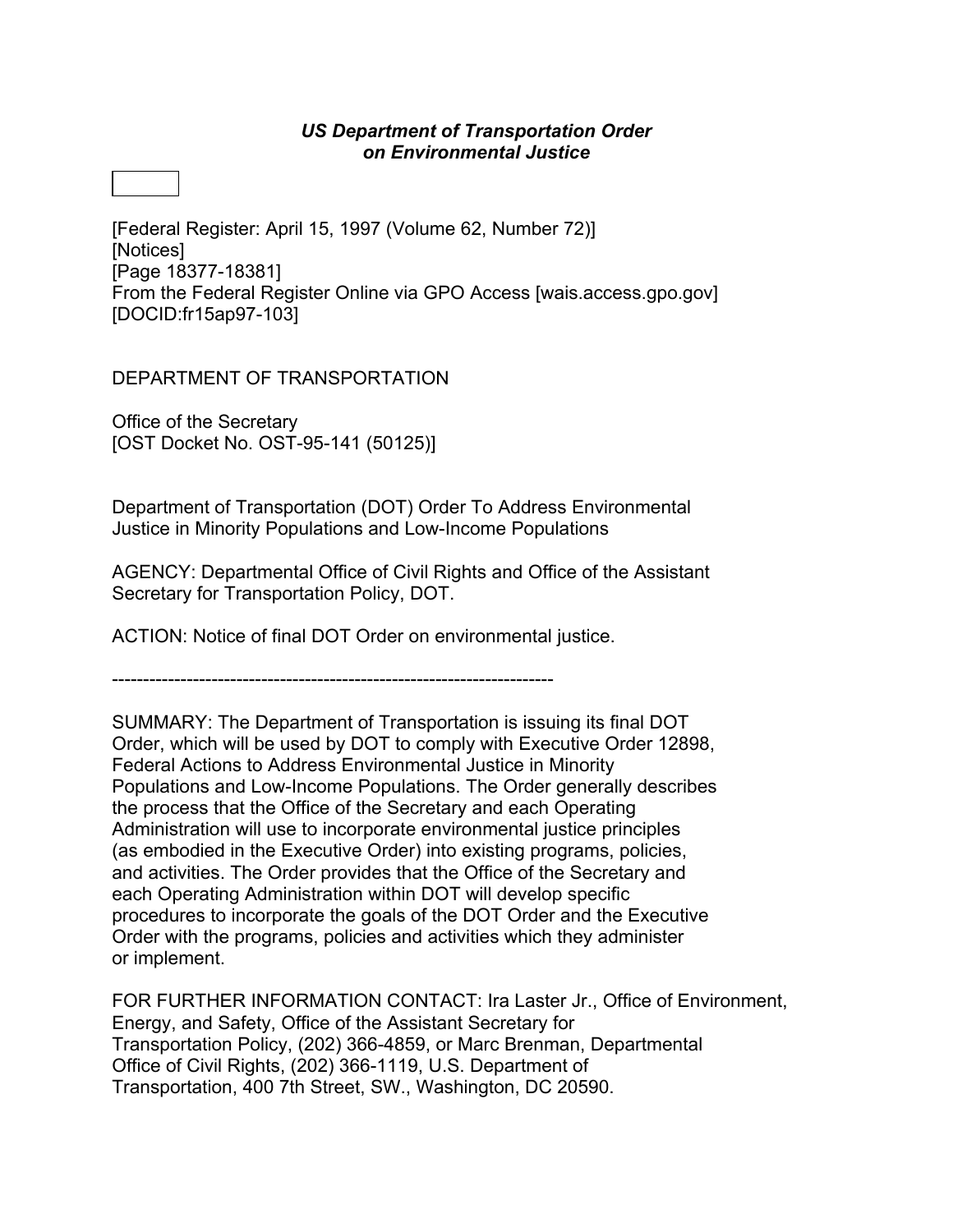SUPPLEMENTARY INFORMATION: Executive Order 12898, as well as the President's February 11, 1994 Memorandum on Environmental Justice (sent to the heads of all departments and agencies), are intended to ensure that Federal departments and agencies identify and address disproportionately high and adverse human health or environmental effects of their policies, programs and activities on minority populations and low-income populations.

#### [[Page 18378]]

 The DOT Environmental Justice Order is a key component of DOT's June 21, 1995 Environmental Justice Strategy (60 FR 33896). The Order sets forth a process by which DOT and its Operating Administrations will integrate the goals of the Executive Order into their operations. This is to be done through a process developed within the framework of existing requirements, primarily the National Environmental Policy Act (NEPA), Title VI of the Civil Rights Act of 1964 (Title VI), the Uniform Relocation Assistance and Real Property Acquisition Policies Act of 1970, as amended (URA), the Intermodal Surface Transportation Efficiency Act of 1991 (ISTEA), and other DOT applicable statutes, regulations and guidance that concern planning; social, economic, or environmental matters; public health or welfare; and public involvement. The Order is an internal directive to the various components of DOT and does not create any right to judicial review for compliance or noncompliance with its provisions.

 In order to provide an opportunity for public input, a proposed version of this Order was published for comment on June 29, 1995 (60 FR 33899). A total of 30 written comments were received. Fifteen comments were received from state transportation or highway agencies, representing 20 state agencies (one letter was signed by ten state agencies, but four of those also sent individual comments). The other 15 comments included four from transit agencies, four from national organizations, two each from local governments, metropolitan planning organizations, and citizens objecting to one particular project, and one from a professional association.

 Most of the comments from the state agencies suggested that the proposed Order would duplicate existing processes and impose additional burdens on the state agencies, and urged that greater flexibility be granted to states.

 The DOT Order reinforces considerations already embodied in NEPA and Title VI, and the final version has been revised to make this clearer. It is intended to insure that a process for the assessment of environmental justice factors becomes common practice in the application of those, and related, statutes.

 Many other comments suggested ways in which the Order might be clarified or simplified, or addressed specific details of individual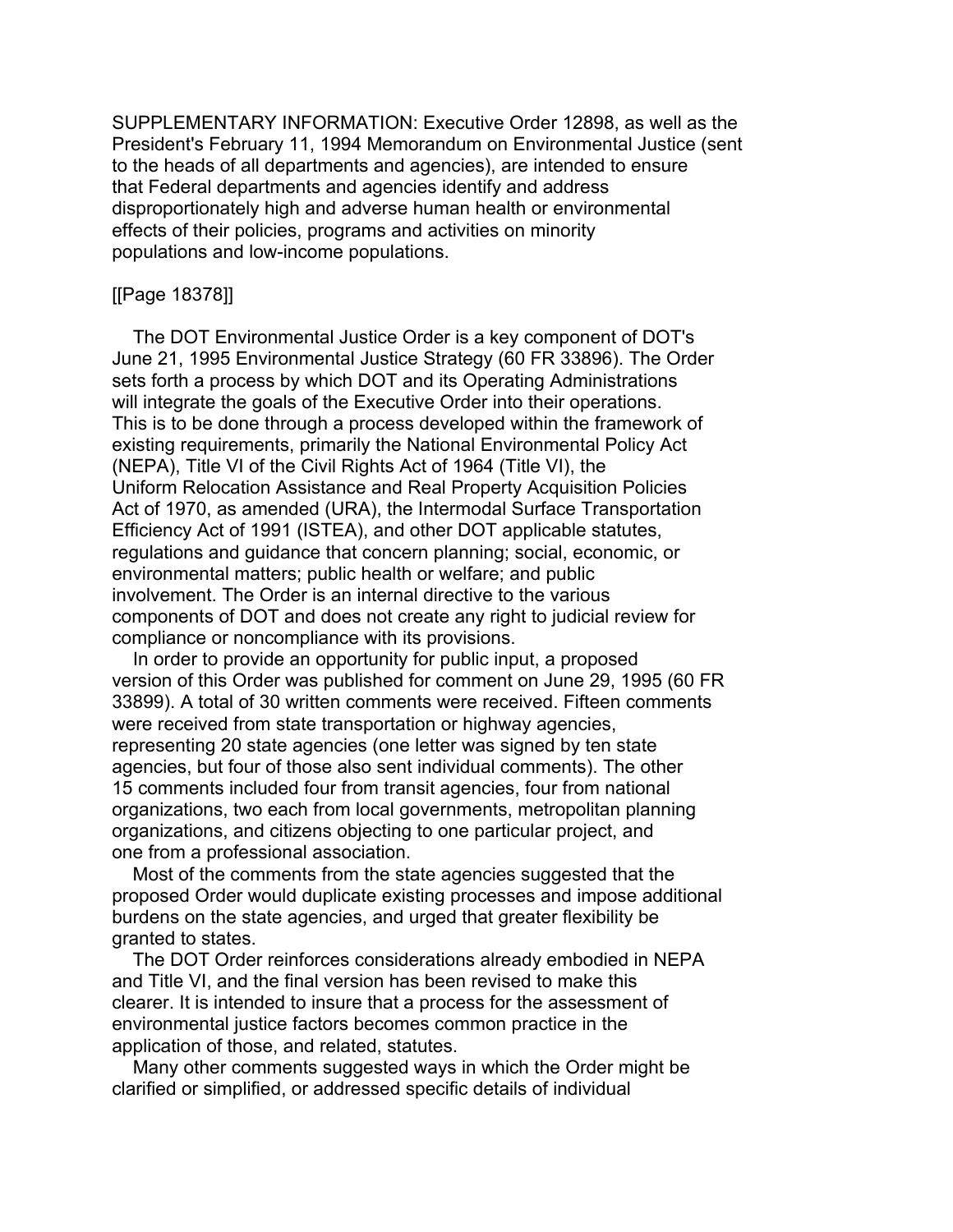agency implementation. As this Order is only intended to provide general guidance to all DOT components, detailed comments on each agency's implementation are premature, and should be made during opportunities for public input on agency implementation (para. 5 of the Order).

 Several commenters suggested greater reliance on existing procedures, particularly those implementing NEPA.

 One commenter noted, ``Over the past number of years we have seen rules and laws initiated with laudable intent, only to be slowly transformed into bureaucratic mazes only dimly related to their original purpose.''

 The Department does not intend that this Order be the first step in creating a new set of requirements. The objective of this Order is the development of a process that integrates the existing statutory and regulatory requirements in a manner that helps ensure that the interests and well being of minority populations and low-income populations are considered and addressed during transportation decision making.

 To further advance this objective, explanatory information has been provided in this preamble and several changes have been made in the Order. Most notably:

--Further clarification has been provided concerning the use of existing NEPA, Title VI, URA and ISTEA planning requirements and procedures to satisfy the objectives of Executive Order 12898. --The application of the Order to ongoing activities is discussed in this preamble.

--The Order has been modified to further clarify the relationship and use of NEPA and Title VI in implementing the Executive Order.

 Further, in developing and reviewing implementing procedures, described in paragraph 5a to comply with Executive Order 12898, the emphasis continues to be on the actual implementation of NEPA, Title VI, the URA and ISTEA planning requirements so as to prevent disproportionately high and adverse human health or **environmental** effects of DOT's programs, policies and activities on minority populations and low-income populations.

 One of the primary issues raised in the proposed Order concerned the actions that would be taken if a disproportionately high and adverse human health or **environmental** effect on minority populations or low-income populations is identified. The proposed Order set forth three options. A variety of comments were received on this issue, both for and against the various options.

 The final Order adopts a modified version of Option B from the proposed Order. While Option B implements a new process for addressing disproportionately high and adverse effects, the Department believes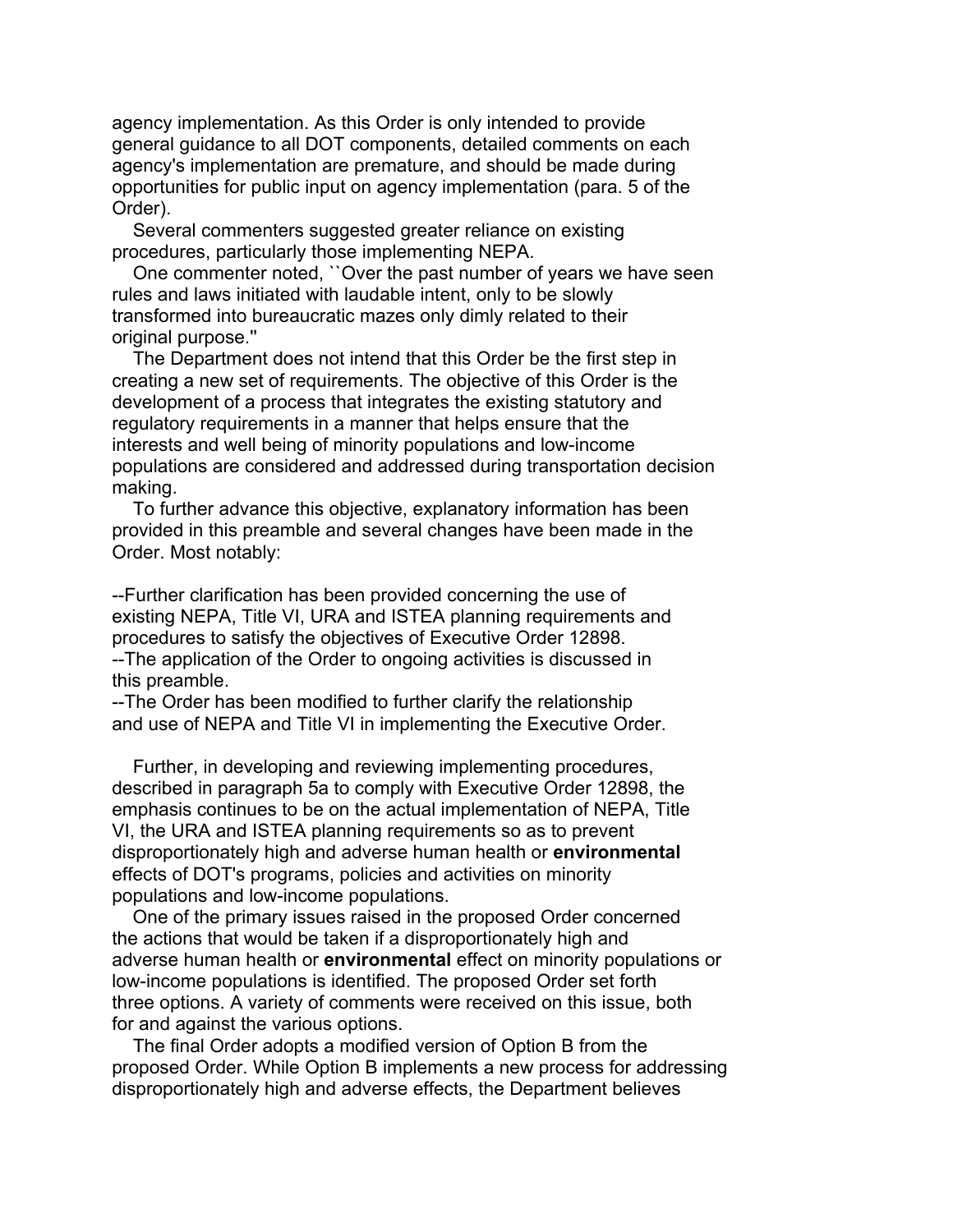that Option B is consistent with existing law and best accomplishes the objectives of the Executive Order. Option B (now incorporated in paragraphs 8a, 8b and 8c of the final Order) provides that disproportionate impacts on low-income and minority populations are to be avoided, if practicable, that is, unless avoiding such disproportionate impacts would result in significant adverse impacts on other important social, economic, or environmental resources. Further, populations protected by Title VI are covered by the additional provisions of paragraph 8b. Three commenters expressed concern and uncertainty as to the implementation of paragraph 6b(1) of Option B as proposed, that provided for an agreement with populations protected by Title VI. DOT agreed with the comments and, accordingly, that paragraph has been deleted from the final Order.

 Several commenters asked about the effective date of this Order. In particular they wanted to know whether it applies to ongoing projects. The effective date of the Order is the date of its issuance. However, to the extent that the Order clarifies existing requirements that ensure environmental justice principles are considered and addressed before final transportation decisions are made, its purposes already should be reflected in actions relating to ongoing projects.

 Several commenters recommended that insignificant or de minimis actions not be covered by this Order. It is noted that the definition of ``programs, policies and/or activities'' in Section 1f of the Appendix does not apply to those actions that do not affect human health or the environment. Other actions that have insignificant effects on human health or the environment can be excluded from coverage by a DOT component.

 One commenter suggested that this Order might be inconsistent with the Supreme Court's decision in Adarand Constructors v. Pena. DOT has concluded that, since the purpose of this Order is unrelated to the types of programs which were the subject of Adarand, this Order is not affected by the Adarand decision.

 Dated: February 3, 1997. Federico F. Pena, Secretary of Transportation.

Department of Transportation, Office of the Secretary, Washington, D.C.

Order

Subject: Department of Transportation Actions To Address **Environmental**

[[Page 18379]]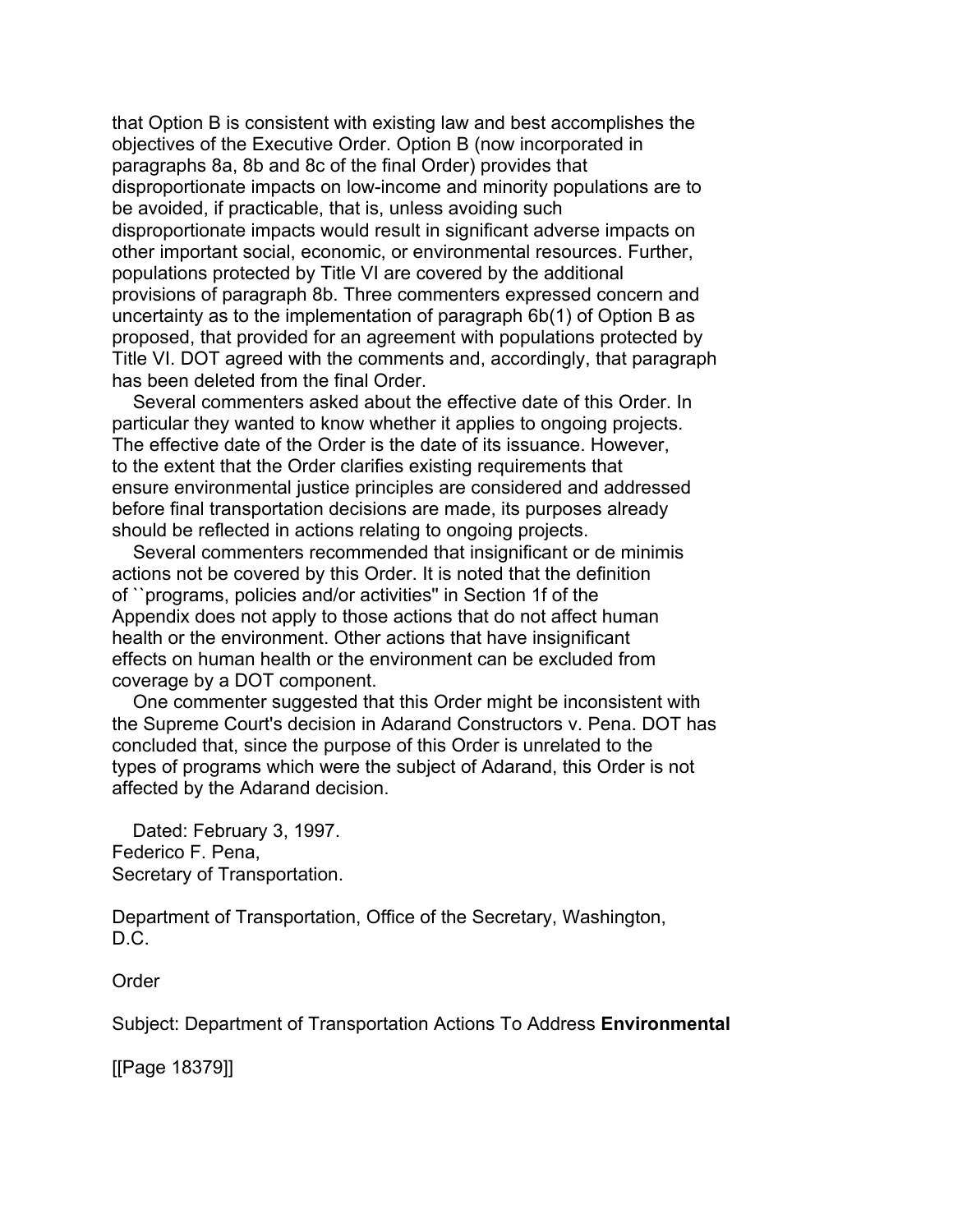Justice in Minority Populations and Low-Income Populations 1. Purpose and Authority

 a. This Order establishes procedures for the Department of Transportation (DOT) to use in complying with Executive Order 12898, Federal Actions to Address Environmental Justice in Minority Populations and Low-Income Populations, dated February 11, 1994. Relevant definitions are in the Appendix.

 b. Executive Order 12898 requires each Federal agency, to the greatest extent practicable and permitted by law, and consistent with the principles set forth in the report on the National Performance Review, to achieve environmental justice as part of its mission by identifying and addressing, as appropriate, disproportionately high and adverse human health or environmental effects, including interrelated social and economic effects, of its programs, policies, and activities on minority populations and low-income populations in the United States. Compliance with this DOT Order is a key element in the environmental justice strategy adopted by DOT to implement the Executive Order, and can be achieved within the framework of existing laws, regulations, and guidance.

 c. Consistent with paragraph 6-609 of Executive Order 12898, this Order is limited to improving the internal management of the Department and is not intended to, nor does it, create any rights, benefits, or trust responsibility, substantive or procedural, enforceable at law or equity, by a party against the Department, its operating administrations, its officers, or any person. Nor should this Order be construed to create any right to judicial review involving the compliance or noncompliance with this Order by the Department, its operating administrations, its officers or any other person. 2. Scope

# This Order applies to the Office of the Secretary, the United States Coast Guard, DOT's operating administrations, and all other DOT components.

### 3. Effective Date

This Order is effective upon its date of issuance.

4. Policy

 a. It is the policy of DOT to promote the principles of environmental justice (as embodied in the Executive Order) through the incorporation of those principles in all DOT programs, policies, and activities. This will be done by fully considering environmental justice principles throughout planning and decision-making processes in the development of programs, policies, and activities, using the principles of the National Environmental Policy Act of 1969 (NEPA), Title VI of the Civil Rights Act of 1964 (Title VI), the Uniform Relocation Assistance and Real Property Acquisition Policies Act of 1970, as amended, (URA), the Intermodal Surface Transportation Efficiency Act of 1991 (ISTEA) and other DOT statutes, regulations and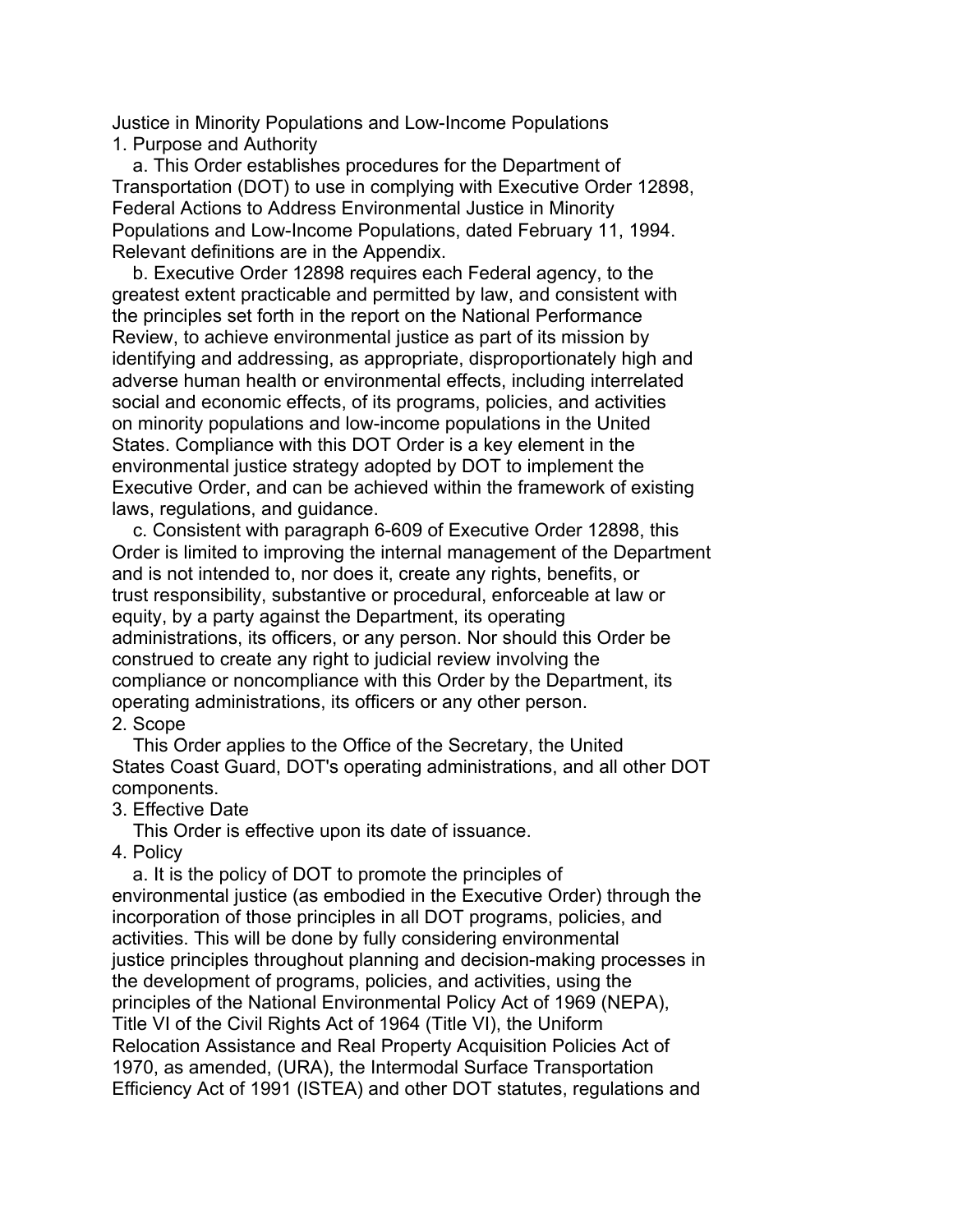guidance that address or affect infrastructure planning and decisionmaking; social, economic, or environmental matters; public health; and public involvement.

 b. In complying with this Order, DOT will rely upon existing authority to collect data and conduct research associated with environmental justice concerns. To the extent permitted by existing law, and whenever practical and appropriate to assure that disproportionately high and adverse effects on minority or low income populations are identified and addressed, DOT shall collect, maintain, and analyze information on the race, color, national origin, and income level of persons adversely affected by DOT programs, policies, and activities, and use such information in complying with this Order. 5. Integration With Existing Operations

 a. The Office of the Secretary and each operating administration shall determine the most effective and efficient way of integrating the processes and objectives of this Order with their existing regulations and guidance. Within six months of the date of this Order each operating administration will provide a report to the Assistant Secretary for Transportation Policy and the Director of the Departmental Office of Civil Rights describing the procedures it has developed to integrate, or how it is integrating, the processes and objectives set forth in this Order into its operations.

 b. In undertaking the integration with existing operations described in paragraph 5a, DOT shall observe the following principles:

 (1) Planning and programming activities that have the potential to have a disproportionately high and adverse effect on human health or the environment shall include explicit consideration of the effects on minority populations and low-income populations. Procedures shall be established or expanded, as necessary, to provide meaningful opportunities for public involvement by members of minority populations and low-income populations during the planning and development of programs, policies, and activities (including the identification of potential effects, alternatives, and mitigation measures).

 (2) Steps shall be taken to provide the public, including members of minority populations and low-income populations, access to public information concerning the human health or environmental impacts of programs, policies, and activities, including information that will address the concerns of minority and low-income populations regarding the health and environmental impacts of the proposed action.

 c. Future rulemaking activities undertaken pursuant to DOT Order 2100.5 (which governs all DOT rulemaking), and the development of any future guidance or procedures for DOT programs, policies, or activities that affect human health or the environment, shall address compliance with Executive Order 12898 and this Order, as appropriate.

 d. The formulation of future DOT policy statements and proposals for legislation which may affect human health or the environment will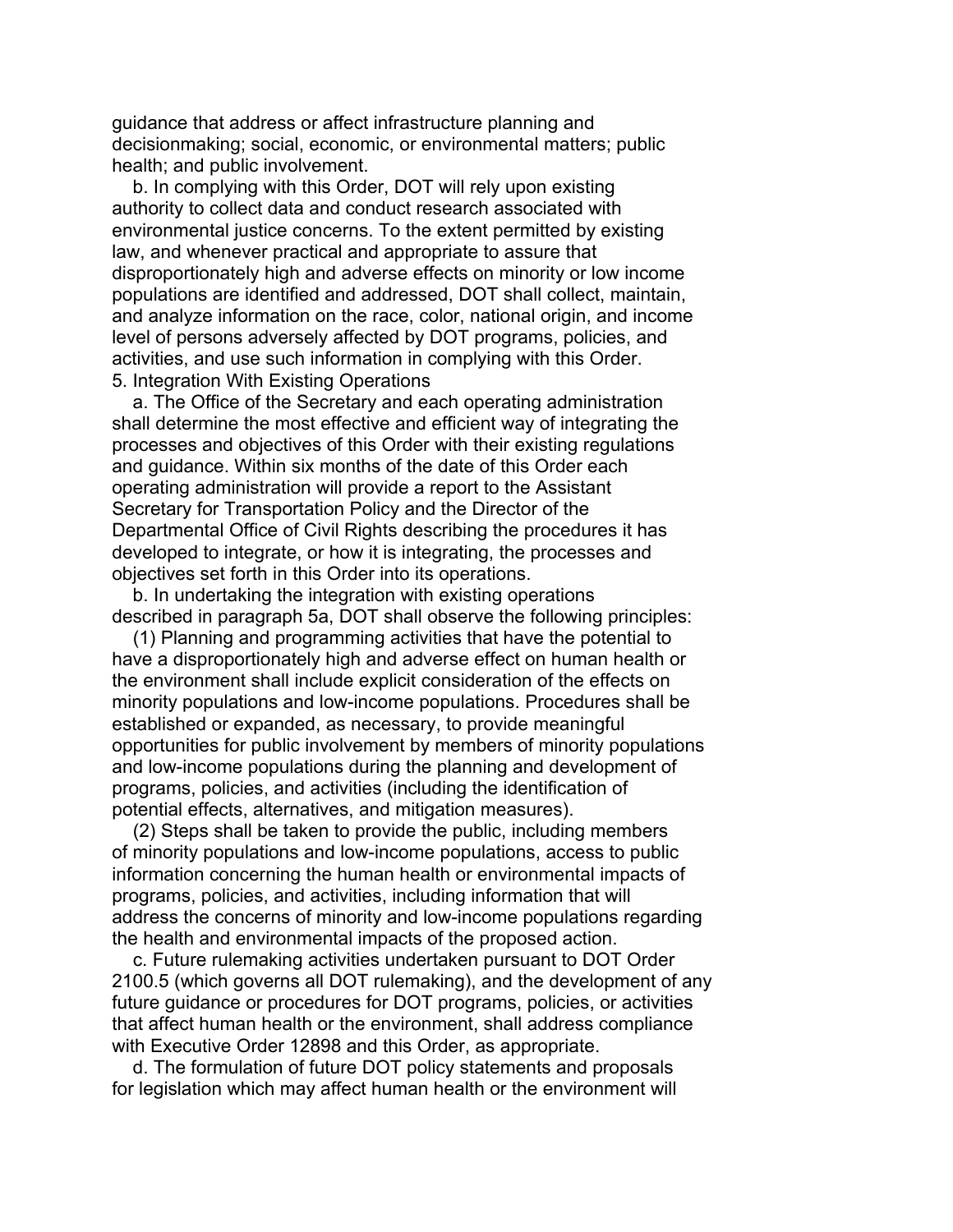include consideration of the provisions of Executive Order 12898 and this Order.

## 6. Ongoing DOT Responsibility

 Compliance with Executive Order 12898 is an ongoing DOT responsibility. DOT will continuously monitor its programs, policies, and activities to ensure that disproportionately high and adverse effects on minority populations and low-income populations are avoided, minimized or mitigated in a manner consistent with this Order and Executive Order 12898. This Order does not alter existing assignments or delegations of authority to the Operating Administrations or other DOT components.

7. Preventing Disproportionately High and Adverse Effects

 a. Under Title VI, each Federal agency is required to ensure that no person, on the ground of race, color, or national origin, is excluded from participation in, denied the benefits of, or subjected to discrimination under any program or activity receiving Federal financial assistance. This statute affects every program area in DOT. Consequently, DOT managers and staff must administer their programs in a manner to assure that no person is excluded from participating in, denied the benefits of, or subjected to discrimination by any program or

[[Page 18380]]

activity of DOT because of race, color, or national origin.

 b. It is DOT policy to actively administer and monitor its operations and decision making to assure that nondiscrimination is an integral part of its programs, policies, and activities. DOT currently administers policies, programs, and activities which are subject to the requirements of NEPA, Title VI, URA, ISTEA and other statutes that involve human health or environmental matters, or interrelated social and economic impacts. These requirements will be administered so as to identify, early in the development of the program, policy or activity, the risk of discrimination so that positive corrective action can be taken. In implementing these requirements, the following information should be obtained where relevant, appropriate and practical:

--Population served and/or affected by race, color or national origin, and income level;

--Proposed steps to guard against disproportionately high and adverse effects on persons on the basis of race, color, or national origin:

--present and proposed membership by race, color, or national origin, in any planning or advisory body which is part of the program.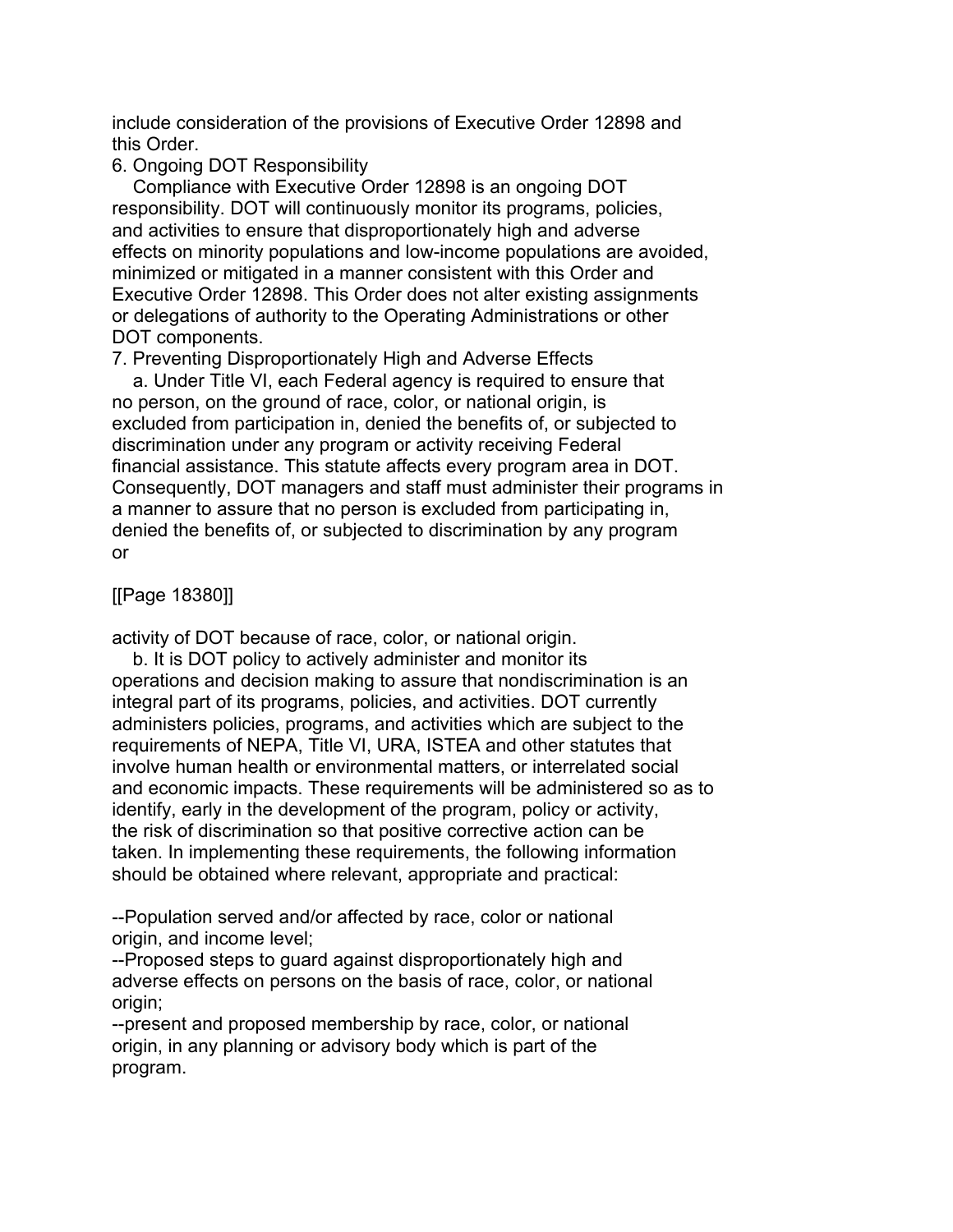c. Statutes governing DOT operations will be administered so as to identify and avoid discrimination and avoid disproportionately high and adverse effects on minority populations and low-income populations by:

 (1) identifying and evaluating environmental, public health, and interrelated social and economic effects of DOT programs, policies and activities,

 (2) proposing measures to avoid, minimize and/or mitigate disproportionately high and adverse environmental and public health effects and interrelated social and economic effects, and providing offsetting benefits and opportunities to enhance communities, neighborhoods, and individuals affected by DOT programs, policies and activities, where permitted by law and consistent with the Executive Order,

 (3) considering alternatives to proposed programs, policies, and activities, where such alternatives would result in avoiding and/or minimizing disproportionately high and adverse human health or environmental impacts, consistent with the Executive Order, and

 (4) eliciting public involvement opportunities and considering the results thereof, including soliciting input from affected minority and low-income populations in considering alternatives.

8. Actions To Address Disproportionately High and Adverse Effects

 a. Following the guidance set forth in this Order and its Appendix, the head of each Operating Administration and the responsible officials for other DOT components shall determine whether programs, policies, and activities for which they are responsible will have an adverse impact on minority and low-income populations and whether that adverse impact will be disproportionately high.

 b. In making determinations regarding disproportionately high and adverse effects on minority and low-income populations, mitigation and enhancements measures that will be taken and all offsetting benefits to the affected minority and low-income populations may be taken into account, as well as the design, comparative impacts, and the relevant number of similar existing system elements in non-minority and non-lowincome areas.

 c. The Operating Administrators and other responsible DOT officials will ensure that any of their respective programs, policies or activities that will have a disproportionately high and adverse effect on minority populations or low-income populations will only be carried out if further mitigation measures or alternatives that would avoid or reduce the disproportionately high and adverse effect are not practicable. In determining whether a mitigation measure or an alternative is ``practicable,'' the social, economic (including costs) and environmental effects of avoiding or mitigating the adverse effects will be taken into account.

 d. Operating Administrators and other responsible DOT officials will also ensure that any of their respective programs, policies or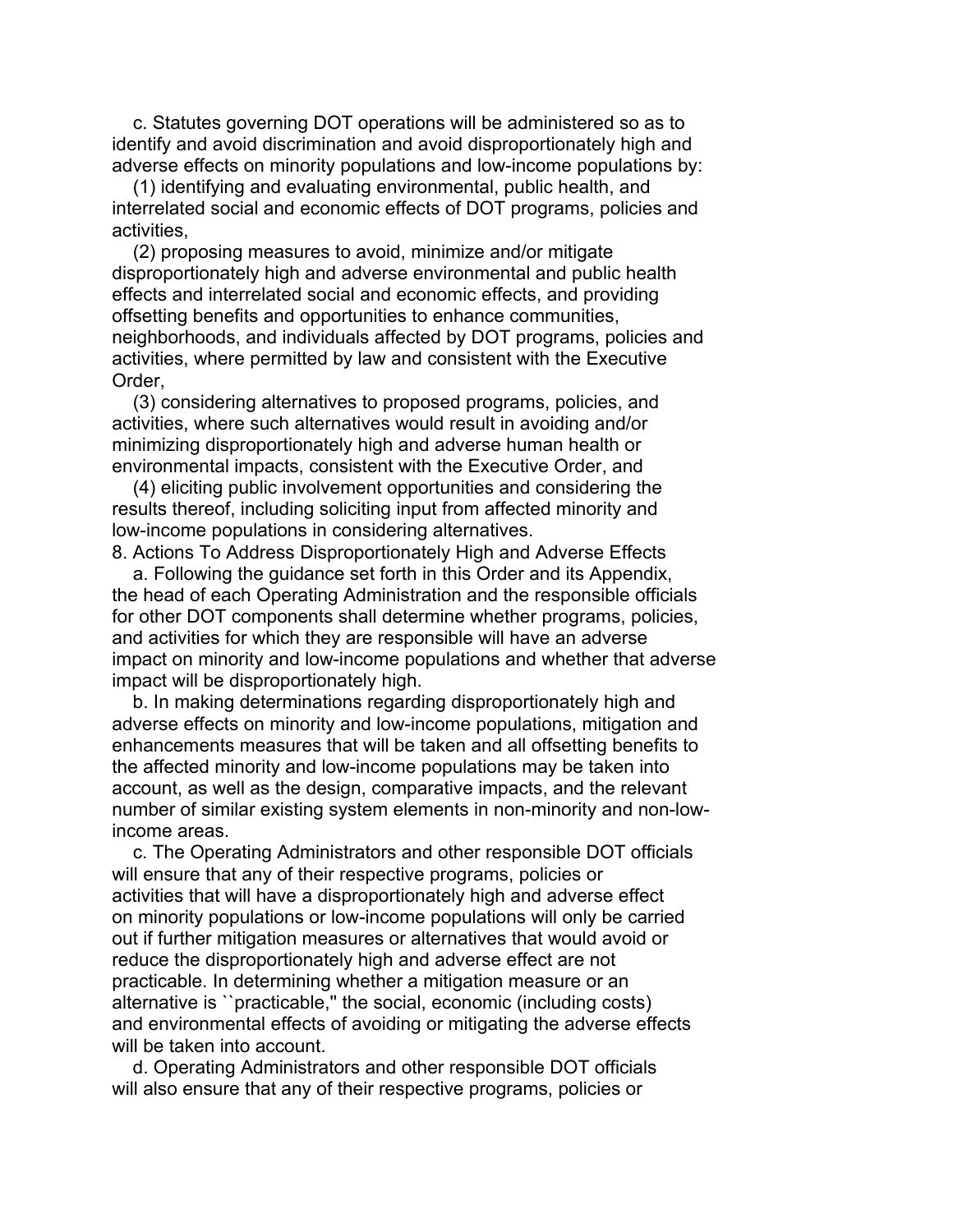activities that will have a disproportionately high and adverse effect on populations protected by Title VI (``protected populations'') will only be carried out if:

 (1) a substantial need for the program, policy or activity exists, based on the overall public interest; and

 (2) alternatives that would have less adverse effects on protected populations (and that still satisfy the need identified in subparagraph (1) above), either (i) would have other adverse social, economic, environmental or human health impacts that are more severe, or (ii) would involve increased costs of extraordinary magnitude.

 e. DOT's responsibilities under Title VI and related statutes and regulations are not limited by this paragraph, nor does this paragraph limit or preclude claims by individuals or groups of people with respect to any DOT programs, policies, or activities under these authorities. Nothing in this Order adds to or reduces existing Title VI due process mechanisms.

 f. The findings, determinations and/or demonstration made in accordance with this section must be appropriately documented, normally in the environmental impact statement or other NEPA document prepared for the program, policy or activity, or in other appropriate planning or program documentation.

### Appendix

1. Definitions

 The following terms where used in this Order shall have the following meanings \*:

 a. DOT means the Office of the Secretary, DOT operating administrations, and all other DOT components.

 b. Low-Income means a person whose median household income is at or below the Department of Health and Human Services poverty guidelines. c. Minority means a person who is:

 (1) Black (a person having origins in any of the black racial groups of Africa);

 (2) Hispanic (a person of Mexican, Puerto Rican, Cuban, Central or South American, or other Spanish culture or origin, regardless of race);

 (3) Asian American (a person having origins in any of the original peoples of the Far East, Southeast Asia, the Indian subcontinent, or the Pacific Islands); or

 (4) American Indian and Alaskan Native (a person having origins in any of the original people of North America and who maintains cultural identification through tribal affiliation or community recognition).

 d. Low-Income Population means any readily identifiable group of low-income persons who live in geographic proximity, and, if circumstances warrant, geographically dispersed/transient persons (such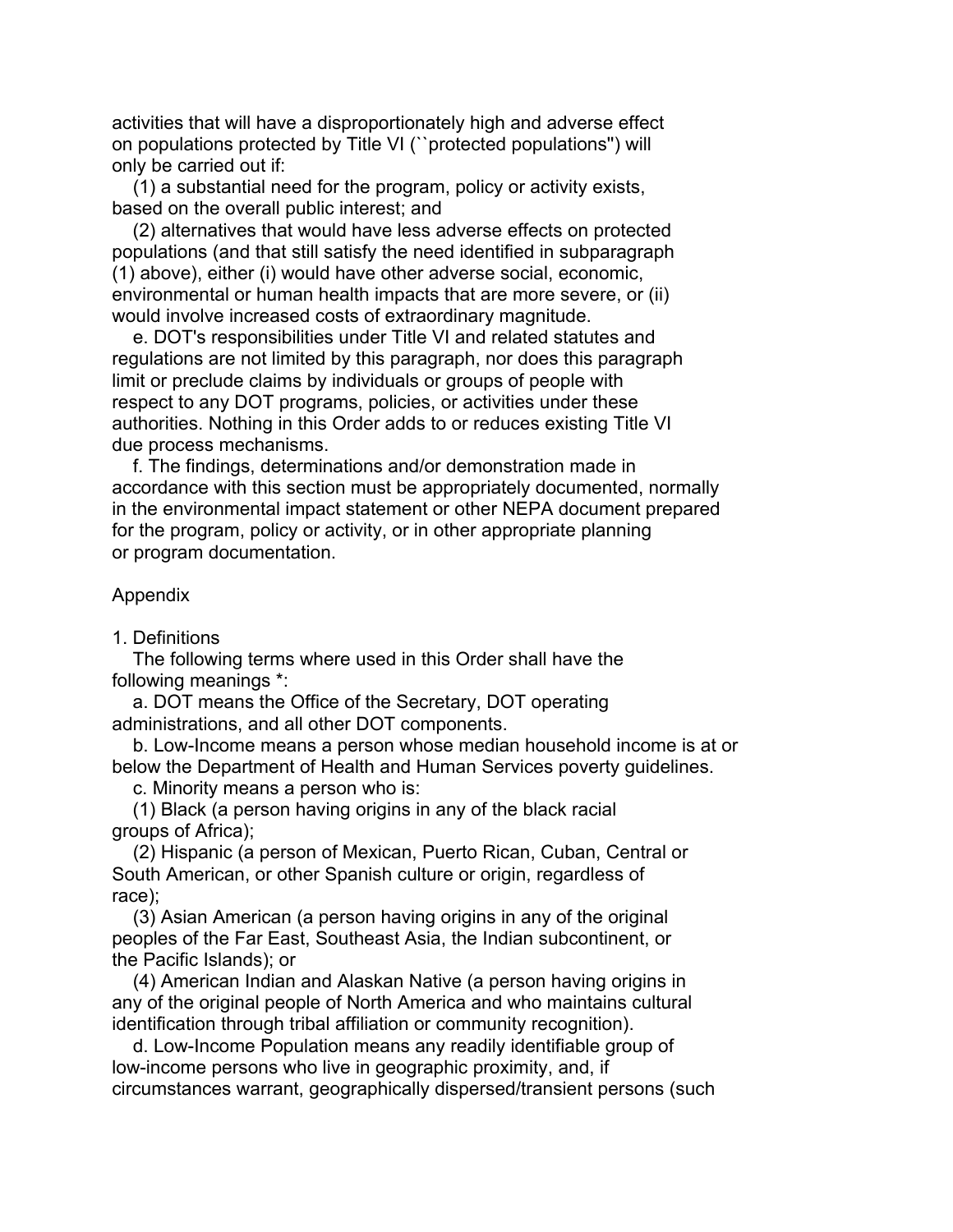as migrant workers or Native Americans) who will be similarly affected by a proposed DOT program, policy or activity.

 e. Minority Population means any readily identifiable groups of minority persons who live in geographic proximity, and if circumstances warrant, geographically dispersed/transient persons (such as migrant workers or Native Americans) who will be similarly affected by a proposed DOT program, policy or activity.

 f. Adverse effects means the totality of significant individual or cumulative

[[Page 18381]]

human health or environmental effects, including interrelated social and economic effects, which may include, but are not limited to: bodily impairment, infirmity, illness or death; air, noise, and water pollution and soil contamination; destruction or disruption of man-made or natural resources; destruction or diminution of aesthetic values; destruction or disruption of community cohesion or a community's economic vitality; destruction or disruption of the availability of public and private facilities and services; vibration; adverse employment effects; displacement of persons, businesses, farms, or nonprofit organizations; increased traffic congestion, isolation, exclusion or separation of minority or low-income individuals within a given community or from the broader community; and the denial of, reduction in, or significant delay in the receipt of, benefits of DOT programs, policies, or activities.

 g. Disproportionately high and adverse effect on minority and lowincome populations means an adverse effect that:

 (1) is predominately borne by a minority population and/or a lowincome population, or

 (2) will be suffered by the minority population and/or low-income population and is appreciably more severe or greater in magnitude than the adverse effect that will be suffered by the non-minority population and/or non-low-income population.

 h. Programs, policies, and/or activities means all projects, programs, policies, and activities that affect human health or the environment, and which are undertaken or approved by DOT. These include, but are not limited to, permits, licenses, and financial assistance provided by DOT. Interrelated projects within a system may be considered to be a single project, program, policy or activity for purposes of this Order.

 i. Regulations and guidance means regulations, programs, policies, guidance, and procedures promulgated, issued, or approved by DOT.

 \* These definitions are intended to be consistent with the draft definitions for E.O. 12898 that have been issued by the Council on